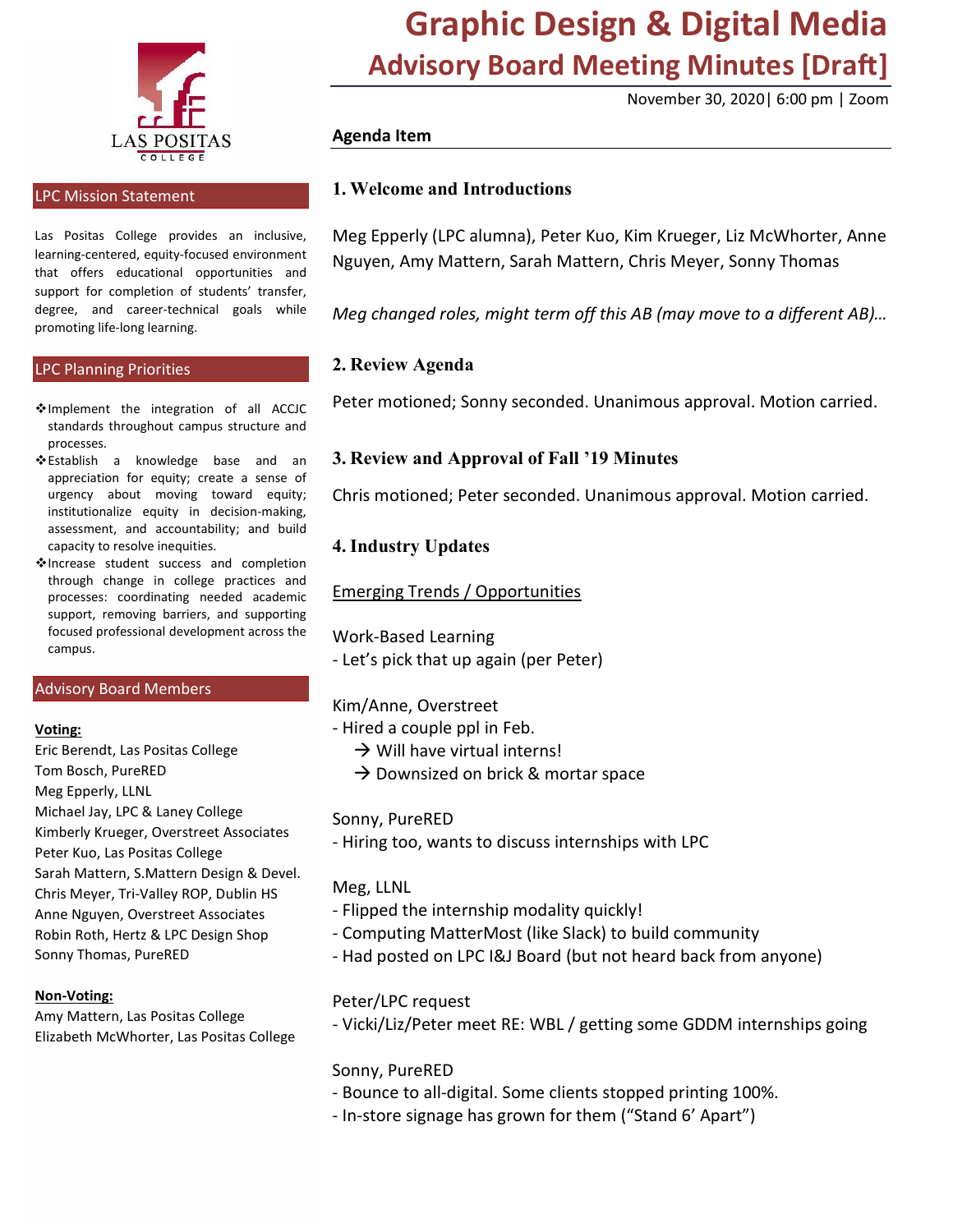Kim, Overstreet

- - Hasn't lost as much print business as they thought they would
	- o They have a lot of quick-serve restaurant clients; window wraps/signs with QR codes

## Meg, LLNL

- - Are we training our GDMM students to think in these ways?
	- o Peter: In between (balance: design & code).
		- Web 1 (CSS), Web 2 (like JavaScript & libraries, all front-end)
		- Word Press class (CMS) Content/data Management / show functionality
- - Webspace (per Meg)
	- o Drupal 8 w. compiled CSS / mix-ins / strings for colors. Many computer sciency things happening
- Sarah, S. Mattern Design & Devel.
	- Uses WordPress. Easier to hand off a site to someone who doesn't know the back end.

Meg, LLNL

- Accessibility is very important. Didn't know that as a student.
- Will send a list of helpful links [Sonny will too -- special color palettes].

Adobe streaming/unboxing-type new feature (Share work in progress)

- - Peter was wondering what people think about it
	- $\circ$  Some aspect that's good having his students do a tutorial video
- Chris/ROP teacher (and gamer) says what's the point already streams via Twitch.
- It's just an individual choice (per Anne/Overstreet)

Adobe (per Peter/LPC)

- - Dumping their features into apps for iPad/iPhone. Something to teach about?
	- o The interface is different.
	- o Kim/Overstreet said Illustrator for iPad isn't at 100%.
	- o Anne/Overstreet: It's in early phase. Jumps from smartphone to laptop (cloud-based).
	- o Sonny/PureRED: Said "It feels a little fringy right now."
	- o Sarah/SMDD: Best to do basics on a desktop; transferable to mobile device in future.

## Employment – Are there many jobs?? (per Amy/LPC)

- Sonny/PureRED: They're using a lot of freelancers (Creative Circle).
- Anne & Kim/Overstreet: Not hiring full-time.
- - Meg/LLNL:
	- o Candidates coming in for lab jobs aren't usually top tech/design people.
	- o Things have changed though…because many have been losing their jobs, switching.

## LMI report (per Peter/LPC)

- Haven't seen one in a while. Could V.S. please share one?!

Sonny, PureRED

 - In the social space, need to have lots of skills / be able to work quickly (incl. doing a quick Photoshop piece vs. pro photog) – shoot video, edit / clean it up, write content